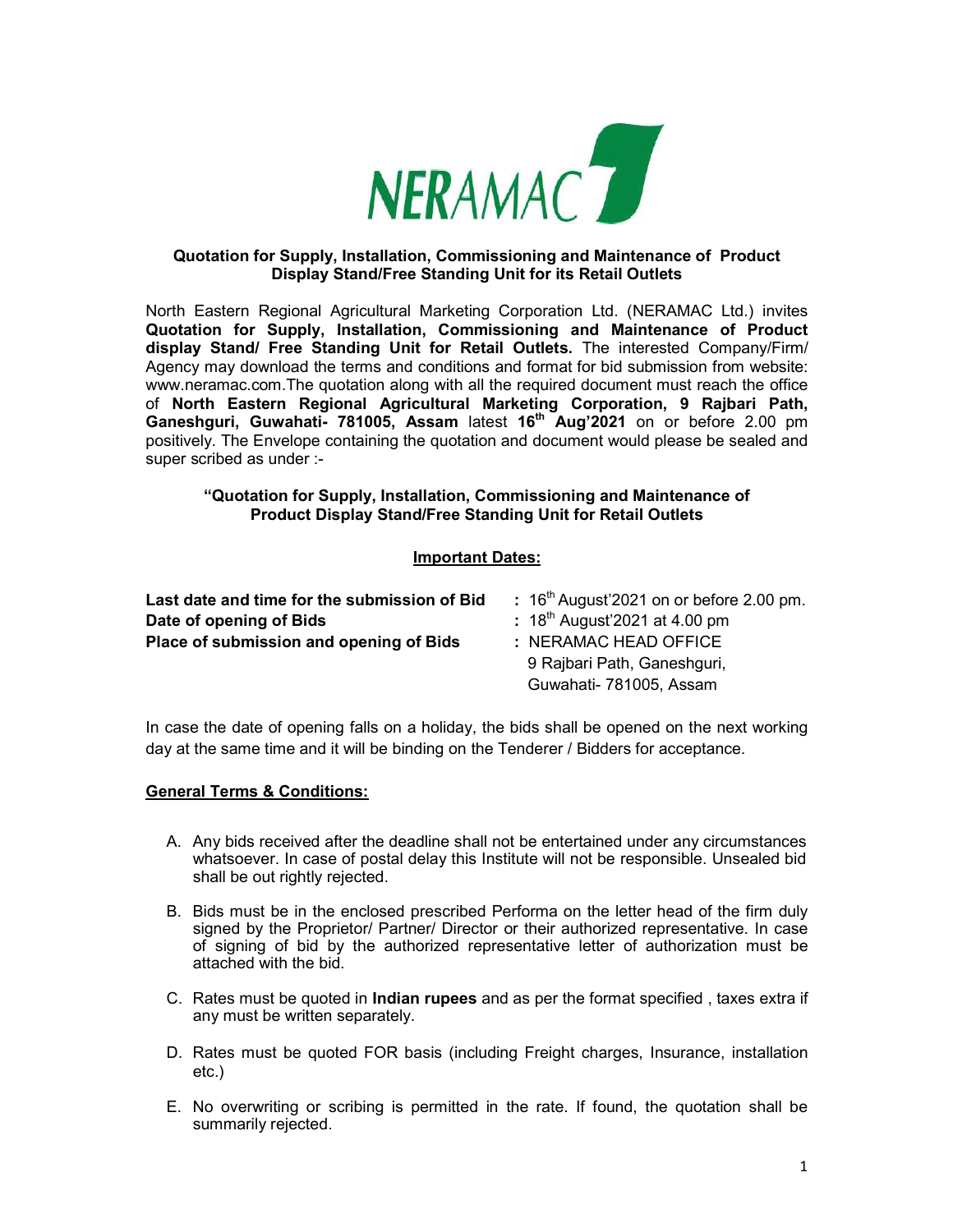- F. The rates quoted shall be valid for a period of 365 days from the date of opening of the quotation. If NERAMAC receives no communication/intimation in this regard from the bidder, this condition shall be deemed as agreed by the bidder.
- G. RTGS/NEFT details need to be furnished by the supplier with the bid on the letter head of supplier/firm/agency.
- H. The following conditions and self-attested copy of the same are to be attached with the bid:
	- (i) Copies of Original documents defining the constitution or legal status, place of registration, and principal place of business; written power of attorney of the signatory of the Bid to commit the bidder.
	- (ii) Should have valid Registration Certificate / Trade License / /PAN Card /GST Registration.
	- (iii) The bidding Company/Firm/Agency must have supplied and installed similar type of Product Display/Free Standing Units in the last 3 years. Copies of Purchase Orders /satisfactory working completion certificate are required to be enclosed with the Quotation.
	- (iv) The bidding Company/Firm/Agency should have service facility in Guwahati and should be capable to render service within 24 hrs in all the 8 NE state either directly or have arrangement.
	- (v) The bidding Company/Firm/Agency should not be blacklisted by Central or State Government or Government Organizations/Agencies.
- I. The successful bidder shall be bound to supply the items at such agreed rate and terms during the said period. This validity period may be further extended by one year with mutual consent.
- J. No Bidder shall be allowed at any time on any ground whatsoever to claim revision or modification in the rates quoted by him. Representation to make correction in the bid documents on the ground of clerical error, typographical error, etc., committed by the firm/agency in the bid shall not be entertained after submission of the bids.
- K. The Management of NERAMAC reserves the right to cancel the bid without assigning any reason whatsoever.
- L. In the event of any dispute or differences arises between the successful bidder and NERAMAC in relation to this bid, the construction of any provision thereof or duties or liabilities of the successful bidder, the parties shall make effort to negotiate and settle their disputes amicably. When the parties fails to arise at an amicable settlement, the dispute shall be referred to a sole Arbitrator be appointed by MD, NERAMAC. The venue of arbitration shall be at Guwahati.
- M. Successful Company/Firm/Agency shall have to execute an agreement as specified from the date of dispatch of letter of acceptance .
- N. Delivery Period As per requirement or Indent raised. Delivery of product within Kamrup Metro no charge will paid .For delivery outside Kamrup Metro, installation charge will be paid as per actual.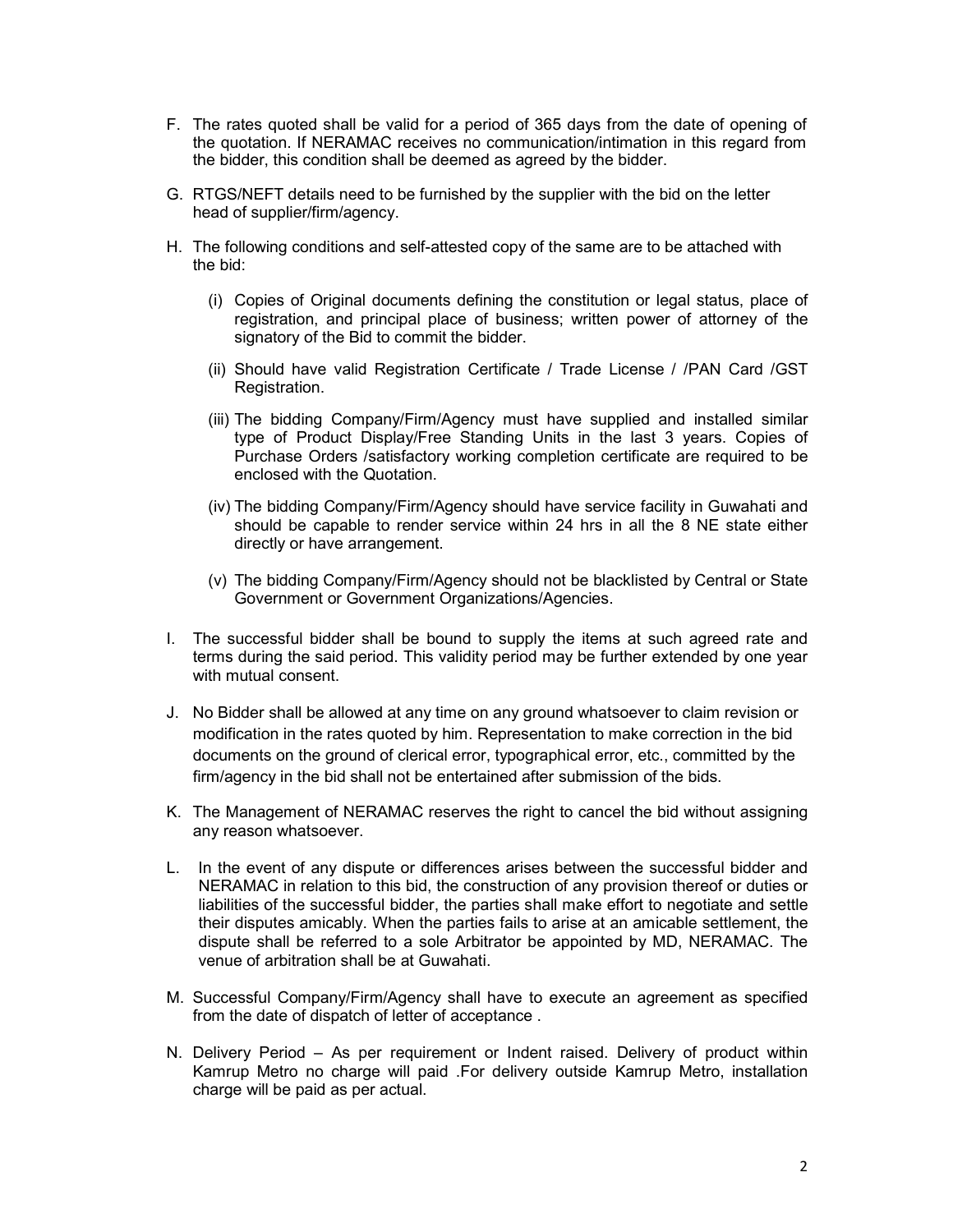- O. If the supplier fails to deliver the material on or before the stipulated date, then a penalty at the rate of 0.5 % per week of the total order value shall be levied subject to maximum of 10% of the total order value.
- P. Payment will be only after satisfactorily delivery / installation of the material and after inspection by the officials of NERAMAC. Payment shall be made only for the quantity supplied.
- Q. An amount of 10% of the billing amount will be retained for a period of 1 year i.e defect liability period.

I/We have read and examined the notice for quotation, general terms and condition annexure, specifications and all other documents referred for the work and accept the terms and conditions of the tender in full conformity.

Date :

Place :

SEAL & SIGNATURE OF THE FIRM/AGENCY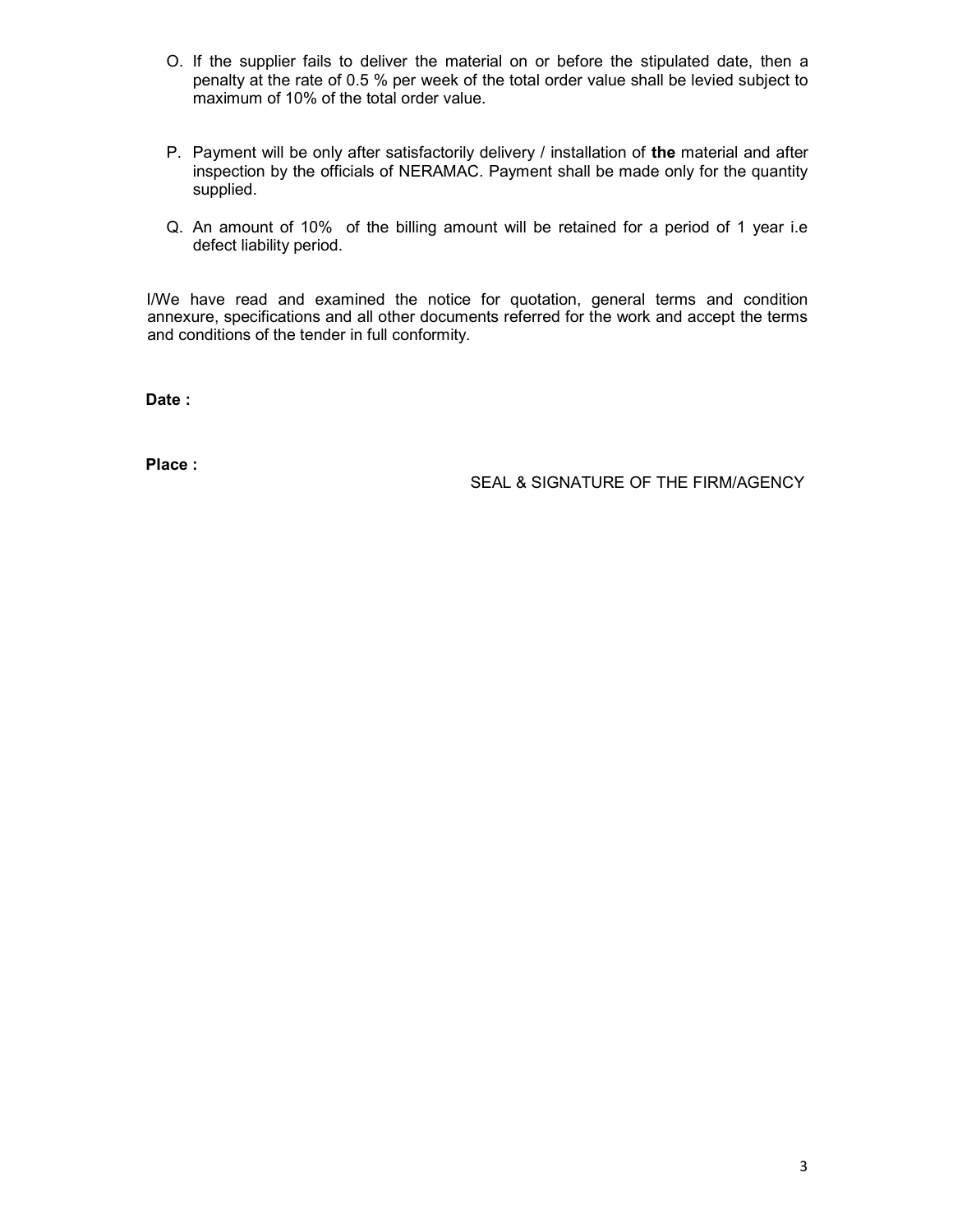## ANNEXURE 'A'

#### BIDDER'S PROFILE ( To be submitted on tenderer's Letter-Head )

- 1. Name of the Organization and Address:
- 2. Status of the firm: Whether Pvt. Ltd. company / Pubic Ltd. company/ Partnership Firm / Proprietorship Firm
- 3. Whether registered with the Registrar of Companies/Registrar of Firms in India. If so, mention number and date and enclose Registration Certificate copy.
- 4. Name and address of Bankers :
- 5. Turnover of the Company/Firm in:

| $2018 - 19$ : |
|---------------|
| $2019 - 20$ : |
| $2022 - 21$ : |

(Please attach a copy of audited Balance Sheet and Profit & Loss Account certified by Chartered Account.

- 8. Whether registered for GST Certification. If so, mention number and date. Also furnish copies of certificate.
- 9. Whether an assesses of Income Tax. If so, mention Permanent Account Number.
- 10. Furnish the names of renowned organizations, where you have supplied/ installed similar type of Product Display/Free Standing Unit– Furnish Details.

Date:

Place :

SEAL & SIGNATURE OF THE FIRM/AGENCY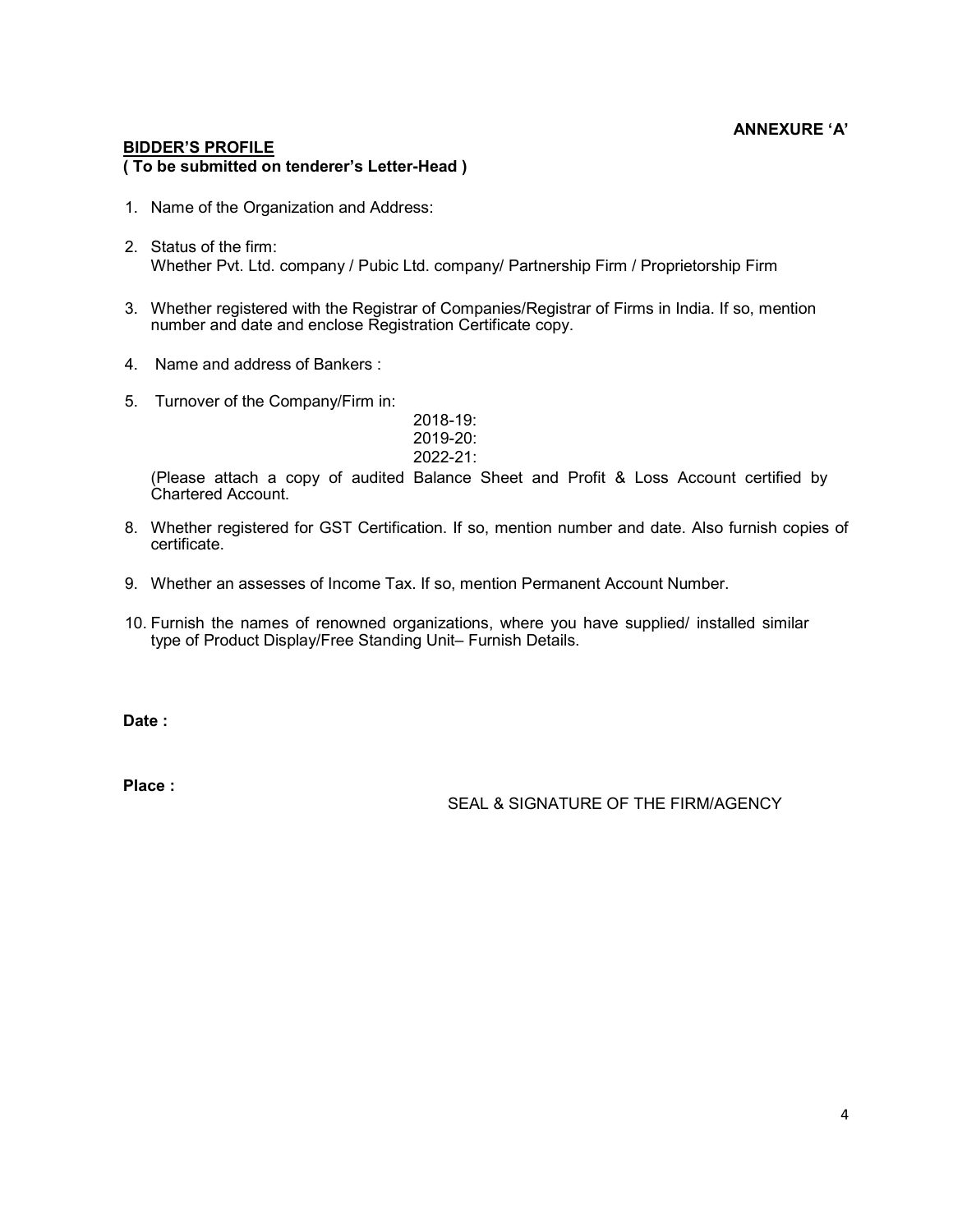# PRICE BID :-

# ( To be submitted on tenderer's Letter-Head )

| <b>TECHNICAL SPECIFICATION</b>                                                                                                   | <b>UNIT RATE</b>     | <b>TOTAL AMOUNT</b> |
|----------------------------------------------------------------------------------------------------------------------------------|----------------------|---------------------|
|                                                                                                                                  | (Inclusive of Taxes) |                     |
| 1 Inch Sq.m (4 Kgs), Iron Frame/<br>Stand Bass Cross Iron & 5 mm<br>MDF/Display Stand Outer Cover/ load<br>capacity approx.10 Kg |                      |                     |
| Size: 5 ft (Height) $x$ 2.5 (Breadth) $x$<br>$0.75$ ft(Depth)                                                                    |                      |                     |
| (Design enclosed in Annexure –C)                                                                                                 |                      |                     |
| (No any deviation to be made in<br>design)                                                                                       |                      |                     |

Date :

### Place : SEAL & SIGNATURE OF THE FIRM/AGENCY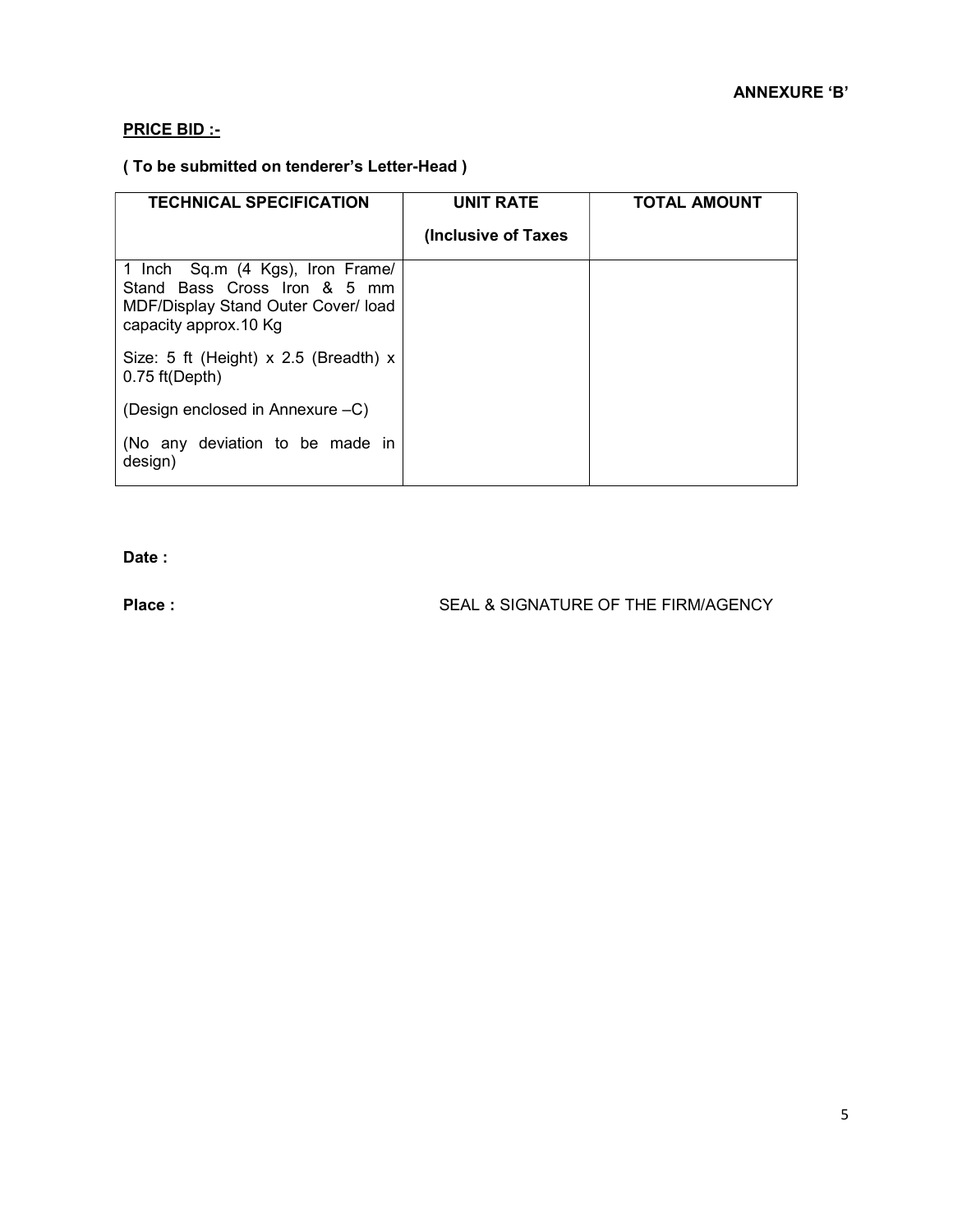# ANNEXURE C- PROTOTYPE MODEL DESIGN



# Product Display/Free Standing Unit

Date :

Place : SEAL & SIGNATURE OF THE FIRM/AGENCY